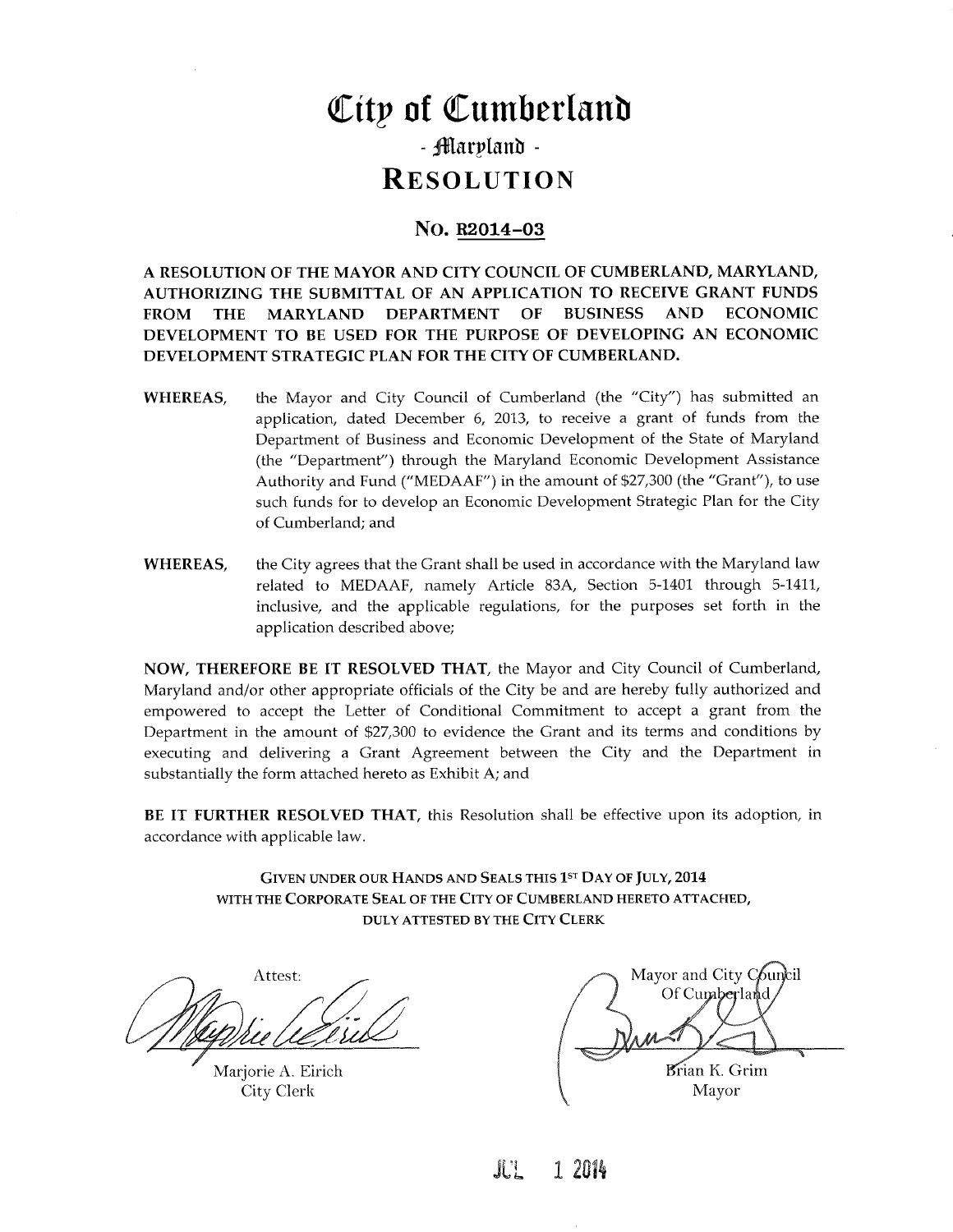# EXHIBIT A

### Department of Business and Economic Development Finance Programs

#### General Application

Please Print or Type Revised 10/07/13

## 1. Request/Purpose/Project:

Please Print or Type<br>
1. Request/Purpose/Project:<br>
A. Please describe the Project, i.e., location, start and completion dates.

The City of Cumberland Economic Development Office is looking to contract with a 3rd party consultant in order to provide a city-wide Economic Development Strategic Plan (EDSP). The EDSP consultant in order to provide a city-wide Economic Development Strategic Plan (EDSP). The l<br>will provide a detailed assessment of the City's strengths and weaknesses, competitiveness with surrounding jurisdictions and an action plan to be implemented to enhance the opportunities to increase surrounding jurisdictions and an action plan to be implemented to enhance the opportunities to increate the City's ability to identify and attract new businesses and create higher paying jobs for its residents. The project location will consist of the entire City of Cumberland, Maryland, with focus on economic development and targeted redevelopment of certain areas of the city. The project will start on approximately March 21st 2014, with completion being approximately November 21st 2014. (If a SSBCI request go to the SSBCI CERTIFICATION to complete the number of current employees and projected new jobs information.) approximately March 21st 2014, with completion being appro<br>
(*If a SSBCI request go to the SSBCI CERTIFICATION to complete the number of c*<br>
B. Retained number of employees: Average Salary:<br>
C. Projected number of new empl

- B. Retained number of employees: Average Salary:
- C. Projected number of new employees: Average Salary:

#### Applicant's Information - Individual/Business/Political Jurisdiction:

| Applicant's Name:                | City of Cumberland, MD                                                          |                                  |                                 |        |
|----------------------------------|---------------------------------------------------------------------------------|----------------------------------|---------------------------------|--------|
| Contact Person, Title:           | Shawn P. Hershberger, Economic Development Coordinator                          |                                  |                                 |        |
| Mailing Address:                 | 57 N. Liberty St                                                                |                                  |                                 |        |
| City, State, Zip:                | Cumberland, MD 21502                                                            |                                  |                                 |        |
| Telephone (day):                 | Mobile:<br>3017224156                                                           | Fax:<br>3017596432<br>2405222193 |                                 |        |
| Email:<br>shershberger@allconet. | SS#/Fed.ID#                                                                     | UI Number:<br>52-6000786         | 0065851440                      |        |
| org                              |                                                                                 |                                  |                                 |        |
|                                  |                                                                                 |                                  | (Unemployment Insurance Number) |        |
| <b>Legal Form of Business:</b>   | Non-Profit<br>Profit                                                            | Local/ Municipal Government<br>⋈ |                                 |        |
| C Corporation                    | Sole Proprietorship                                                             | General Partnership              | S Corporation                   |        |
| <b>LLC</b>                       | Joint Venture                                                                   | Limited Partnership              | LLP                             |        |
|                                  | Note: Submission of Organizational documents will be required prior to closing. |                                  |                                 |        |
| Existing<br>Start-up             | Date Founded:<br>1787                                                           | Fiscal Year End:                 | NAIC Code:                      | 999000 |
|                                  |                                                                                 |                                  | (6 Digit Number)                |        |
| State of Organization:           | Maryland                                                                        |                                  |                                 |        |
|                                  | If other than Maryland, date qualified/registered to do business in MD:         |                                  |                                 |        |

Nature of Business: Municipal Government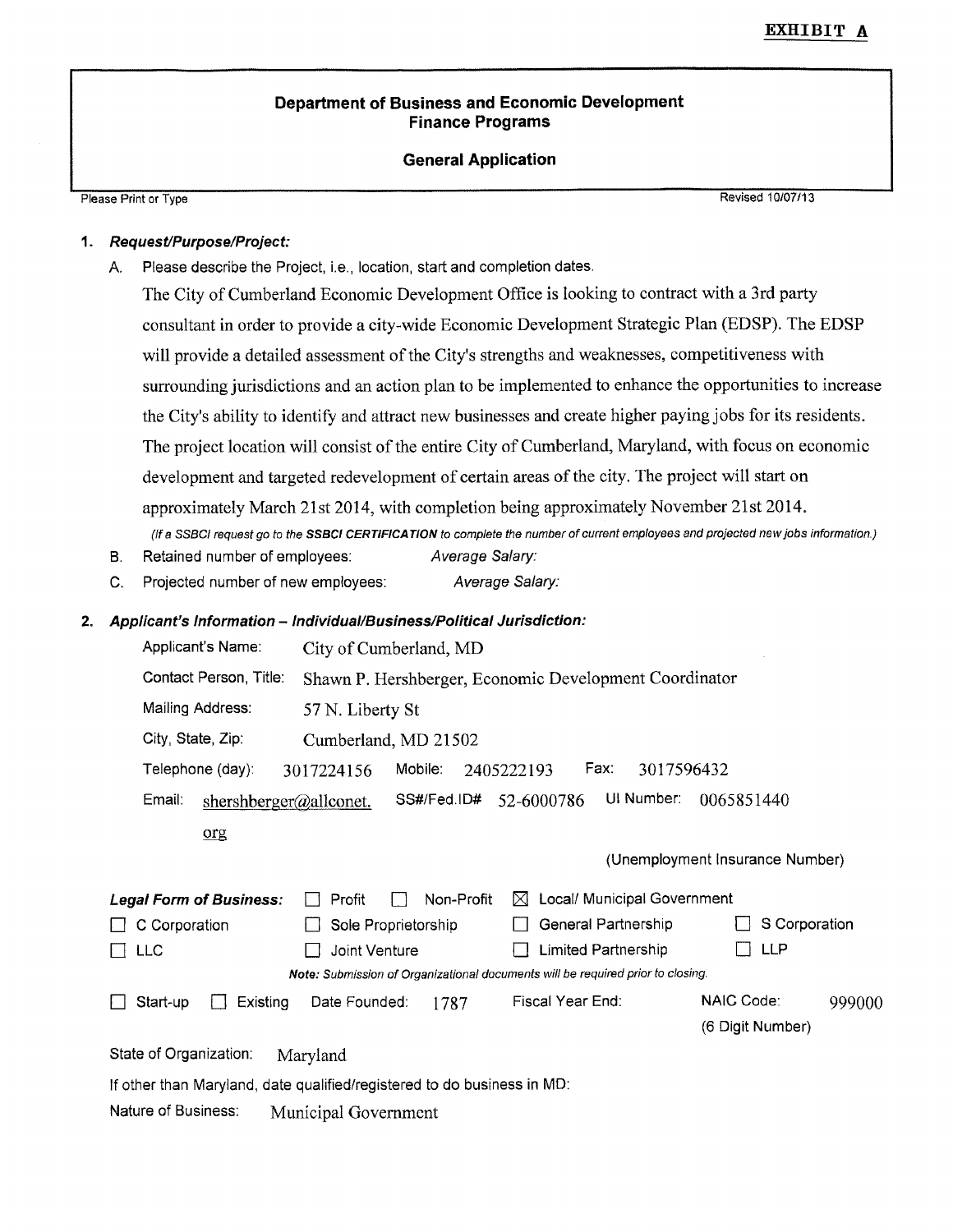DBED – Finance Programs - General Application<br>Other Locations: N/A

Does the Applicant have a relationship with a subsidiary or affiliated company?  $\square$  Yes  $\square$  No

#### 3. Additional Information:

 $\bar{ }$ 

- A. Please refer to Exhibit A for Additional Information.
- B. Has the Applicant, Facility User, or any partner, director, officer, member, principal stockholder or guarantor:

| been convicted of a criminal offense other than a traffic violation?   | Yes $\boxtimes$ No |                |     |
|------------------------------------------------------------------------|--------------------|----------------|-----|
| 2. been a debtor in bankruptcy or insolvency proceedings?              | Yes                | ∑ No           |     |
| 3. been a party to any pending litigation in the past two years?       | Yes                | $\boxtimes$ No |     |
| 4. Do any of the aforementioned parties owe any outstanding judgments? | Yes                | $\boxtimes$ No |     |
| 5. Do any of the aforementioned parties owe any delinguent taxes?      | Yes.               | M              | No. |
|                                                                        |                    |                |     |

If yes to any of the above, please explain:

C. Legal Counsel - For purpose of document review:

Firm: Michael Scott Cohen

Michael Cohen

Mailing Address: 213 Washington St

City, State, Zip: Contact, Title: Michael Cohen<br>
Mailing Address: 213 Washington St<br>
City, State, Zip: Cumberland, MD 21502

Mannig Address. 215 Washington St<br>City, State, Zip: Cumberland, MD 21502<br>Telephone: 3017245200 Email: michaelcohen@atlanticbbn.net

#### 4. Additional Information:

The applicant is required to submit the following information and may be required to submit additional information upon request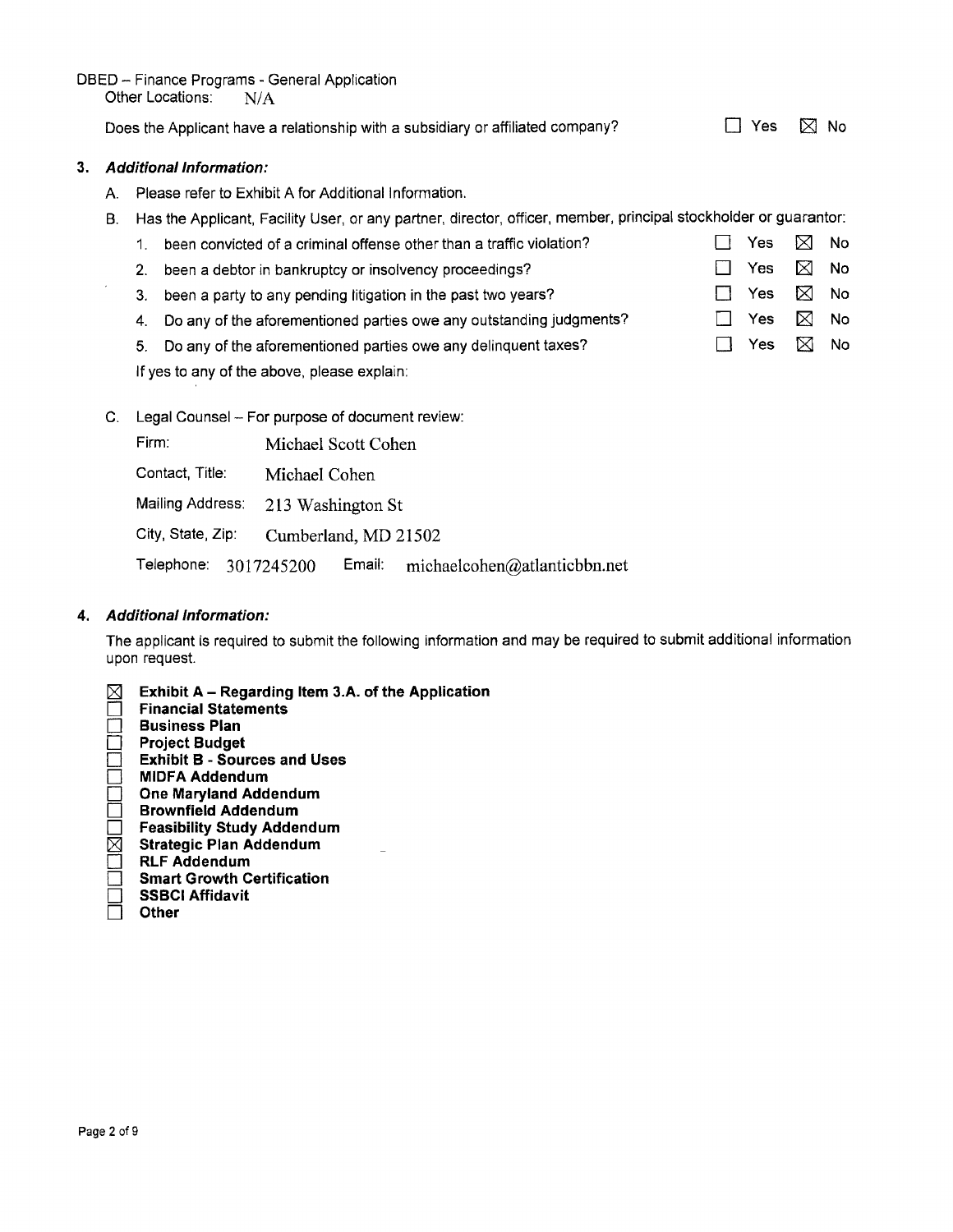#### 5. BLS 3020 and BLS 3023 Consent

Periodically the Office of Labor Market Analysis and Information of the Maryland Department of Labor, Licensing and Regulation ("DLLR"), in cooperation with the U.S. Department of Labor, Bureau of Labor Statistics ("BLS"), collects employment and wage data from you and other employers who conduct business in the State of Maryland. This information, collected on the Multiple Worksite Report (BLS 3020) and the Annual Refiling Survey (BLS 3023), is kept confidential and may only be used by the Department of Business and Economic Development ("DBED") with your written consent. DBED is requesting disclosure of this information in order to pre-qualify your company for economic development programs and to evaluate the effectiveness of DBED economic development programs and their impact on Information, collected on the wultip<br>confidential and may only be used<br>consent. DBED is requesting discli-<br>development programs and to eva<br>your company's employment level.

<sup>I</sup> give consent to DLLR to release to DBED the BLS 3020 and the BLS 3023 information that our company has provided since 1993 or will provide in the future, solely for the purposes of pre-qualifying our company for economic development programs and evaluating the effectiveness of the economic development programs and their impact on our I give consent to DLL<br>provided since 1993 or will pr<br>development programs and e<br>company's employment level.

In the event our company receives financing from DBED and is required to provide periodic employee reports and the company has more than one location in the State, the Company will provide DBED with the BLS 3020 or its equivalent in the event our company receives financing from DBED and is required to provide periodic employee reports the company has more than one location in the State, the Company will provide DBED with the BLS 3020 or its equivar reporting period the company has more than one location in the State, the Company will prov<br>in addition to any other employee reports, to determine the company's emplore<br>porting period.<br>Applicant's Correct Legal Name: Mayor and City Counci

Applicant's Correct Legal Name: Mayor and City Council of Cumberland

| Authorized By (Signature):                              |          |                         |  |  |  |  |
|---------------------------------------------------------|----------|-------------------------|--|--|--|--|
| Name and Title: Jeffrey D. Rhodes                       |          |                         |  |  |  |  |
| Date: 12/6/2013                                         |          |                         |  |  |  |  |
| Name of Employment Reporting Contact Person: N/A        |          |                         |  |  |  |  |
| Phone Number: 3017592000                                |          |                         |  |  |  |  |
| Reporting Entity's U.I Number: 0065851440               |          | and Fed ID#: 52-6000786 |  |  |  |  |
| List all other reporting entity U. I. Numbers:<br>Name: |          |                         |  |  |  |  |
| UI Number:                                              | Fed Id.: |                         |  |  |  |  |
| Name:<br>UI Number:                                     | Fed Id.∶ |                         |  |  |  |  |
| Name:<br>UI Number:                                     | Fed Id.: |                         |  |  |  |  |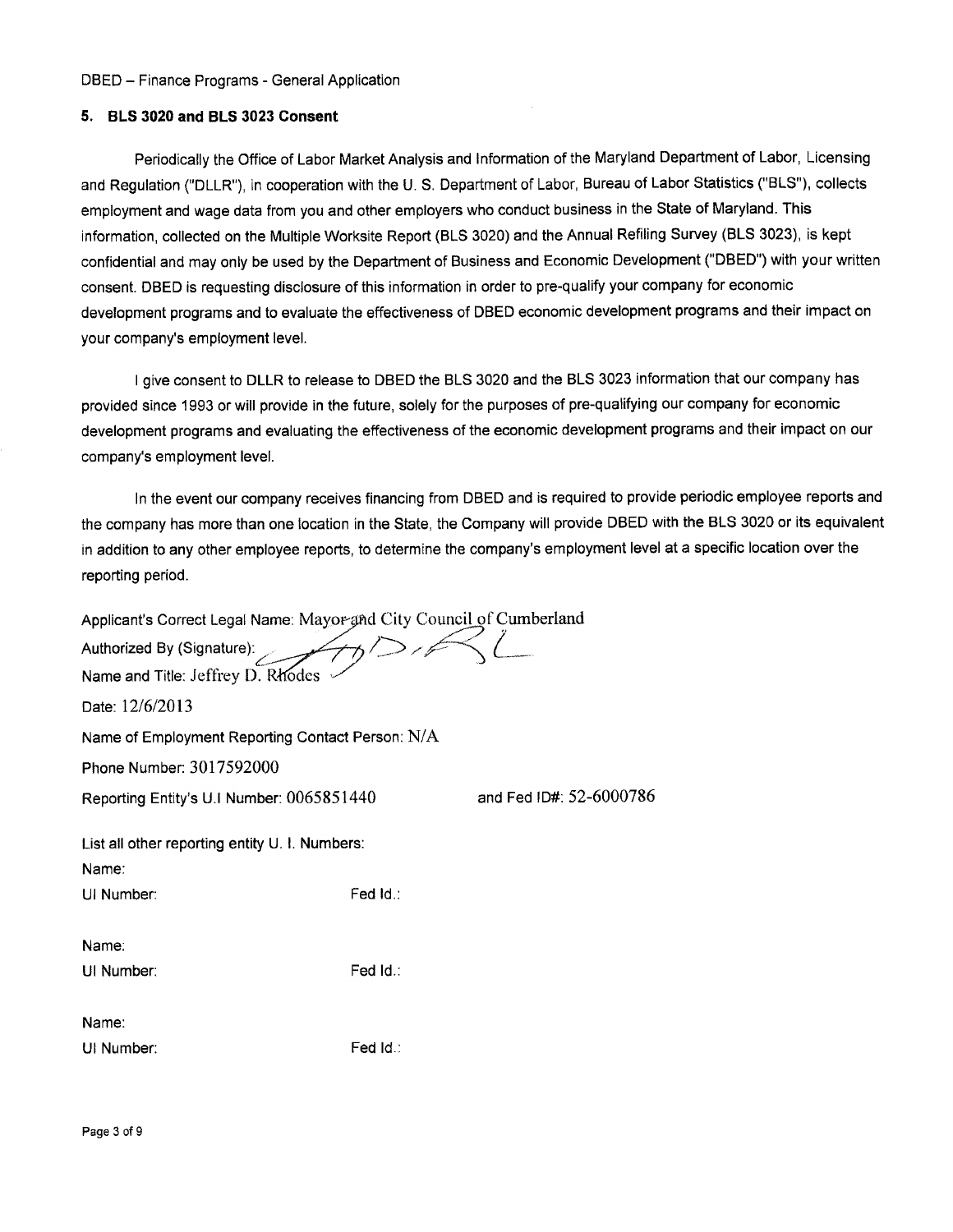#### 6. State Finance and Procurement.

The financial assistance from either the Maryland Economic Development Assistance Fund ("MEDAF") or the Economic Development Opportunities Program Fund ("Sunny Day") that exceeds \$100,000 and is used for purposes other than acquiring real property or structures on real property, the Recipient/Borrower/Grantee agrees to support the Economic Development Opportunities Program Fund ("Sunny Day") that exceeds \$100,000 and is used for purposes<br>other than acquiring real property or structures on real property, the Recipient/Borrower/Grantee agrees to suppo ("MBE"), as that term is defined  $\S 14 - 301$  of the State Finance and Procurement Article (see below). The Recipient/Borrower/Grantee is asked to designate an individual to identify procurement opportunities in the Project and to Economic Development Opportunities Program Fund ("Sunny Day") that exceeds \$100,000 and is used for purpos<br>other than acquiring real property or structures on real property, the Recipient/Borrower/Grantee agrees to support Baltimore, MD 21202) to identify MBEs that have the capacity to provide goods and services for the Project. Please fill in State's interest in expanding procurement opportunities for contractors and vendors who are minority business<br>("MBE"), as that term is defined §14 – 301 of the State Finance and Procurement Article (see below). The<br>Recipie

Name: N/A Title: Mailing Address

Phone Number Fax Number

Date after which Company may be contacted about procurement opportunities associated with the Project:

#### MBE Definition (State Finance and Procurement Article, §14-301):

- **MBE Definition** (State Finance and Procurement Article, §14-301):<br>(f) (1) "Minority business enterprise" means any legal entity, except a joint venture, that is:
	- "Minority business enterprise" means any legal entity, <mark>()</mark><br>(i) organized to engage in commercial transactions
	- (ii) at least 51% owned and controlled by 1 or more individuals who are socially and economically disadvantaged; and
	- (iii) managed by, and the daily business operations of which are controlled by, one or more of the socially and economically disadvantaged individuals who own it
	- (2) "Minority business enterprise" includes a not for profit entity organized to promote the interests of physically or mentally disabled individuals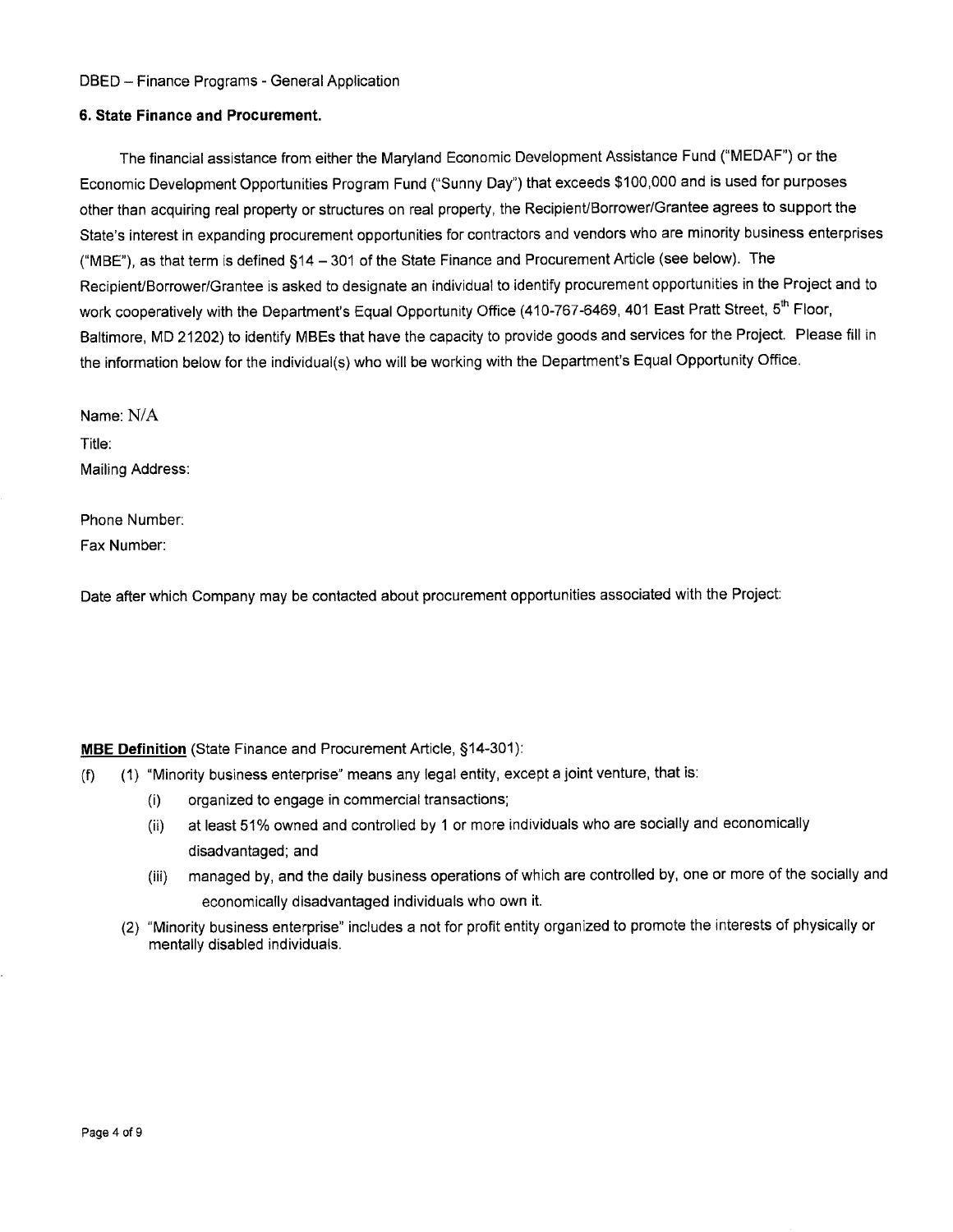#### 7. Application Affidavit

T. Application Affidavit<br>
A. AUTHORIZED REPRESENTATIVE: I HEREBY AFFIRM THAT I am the City Administrator (title) and the<br>
duly authorized representative of City of Cumberland (name of recipient) and that I possess the lega make this Affidavit on behalf of myself and the business for which <sup>I</sup> am acting

# B. CERTIFICATION OF CORPORATION REGISTRATION AND TAX PAYMENT: I FURTHER AFFIRM THAT:

(1) The business named above is a [corporation][Municipality] formed in [ $\boxtimes$  Maryland] [ $\Box$  (other state: ) and registered in accordance with the Corporations and Associations Article, Annotated Code of Maryland, and that it is in good standing and has filed all of its annual reports, together with filing fees, with the Maryland State Department of Assessments and Taxation, and that the name and address of its resident agent filed with the State Department of Assessments and Taxation is

Name: (If not a corporation, state so: Municipality) Address

(2) Except as validly contested, the business has paid, or has arranged for payment of, all taxes due all government entities including the State of Maryland and has filed all required returns and reports with the Comptroller of the Treasury, the State Department of Assessments and Taxation, the Department of Labor, Licensing and Regulation (DLLR) and all other taxing authorities, as applicable, and will have paid all withholding taxes due to the State of Maryland and all other government entities prior to final settlement

- C. **AFFIRMATION REGARDING BRIBERY CONVICTIONS:I FURTHER AFFIRM THAT** neither I, nor to the best of dived due to the etds of maryland and all earse. Secondment shares process as the above the process of the best of my knowledge, information, and belief, the above business, (as is defined in §16-101(b) of the State Financ Procurement Article of the <u>Annotated Code of Maryland</u>), nor any of its officers, directors, or partners, nor any of its taxes due to the State of Maryland and all other government entities prior to final settlement.<br> **AFFIRMATION REGARDING BRIBERY CONVICTIONS:** I FURTHER AFFIRM THAT neither 1, nor to the best of<br>
my knowledge, information, the State Finance and Procurement Article of the Annotated Code of Maryland), has been convicted of, or has had probation before judgment imposed pursuant to Article 27, §641 of the Annotated Code of Maryland, or has pleaded nolo contendere to a charge of, bribery, attempted bribery, or conspiracy to bribe in violation of Maryland law, or of the law of any other state or federal law, except as follows [indicate the reasons why the affirmation cannot be given and list any conviction, plea, or imposition of probation before judgment with the date, court, official or administrative<br>body, the sentence or disposition, the name(s) of the person(s) involved, and their current positio the state Finance and Procurement Article of the <u>Annotated Code of Maryland</u>), has been convicted or, or has had<br>probation before judgment imposed pursuant to Article 27, §641 of the <u>Annotated Code of Maryland</u>, or has p responsibilities with the business
- D. **AFFIRMATION REGARDING OTHER CONVICTIONS: I FURTHER AFFIRM THAT neither I, nor to the best of** my knowledge, information, and belief, the above business, nor any of its officers, directors, or partners, nor any of its employees directly involved in obtaining or performing contracts with public bodies, has:

 $(a)$ been convicted under the state or federal statute of a criminal offense incident to obtaining attempting to obtain, or performing a public or private contract, fraud, embezzlement, theft, forgery, falsification or destruction of records, or receiving stolen property;

(b) been convicted of any criminal violation of a state or federal antitrust statute;

(c) been convicted under the provisions of Title 18 of the United States Code for violation of the Racketeer Influenced and Corrupt Organization Act, 18 U.S.C. §§1341, et seq., or Mail Fraud Act, 18 U.S.C. §§1341, et seq., for acts arising out of the submission of bids or proposals for a public or private contract;

(d) been convicted of a violation of the State Minority Business Enterprise Law, Section 14-308 of the State Finance and Procurement Article of the Annotated Code of Maryland;

(e) been convicted of conspiracy to commit any act or omission that would constitute grounds for conviction or liability under any law or statute described in subsection (a), (b), (c), or (d) above;

(f) been found civilly liable under a state or federal antitrust statute for acts or omissions in connection with the submission of bids or proposals for a public or private contract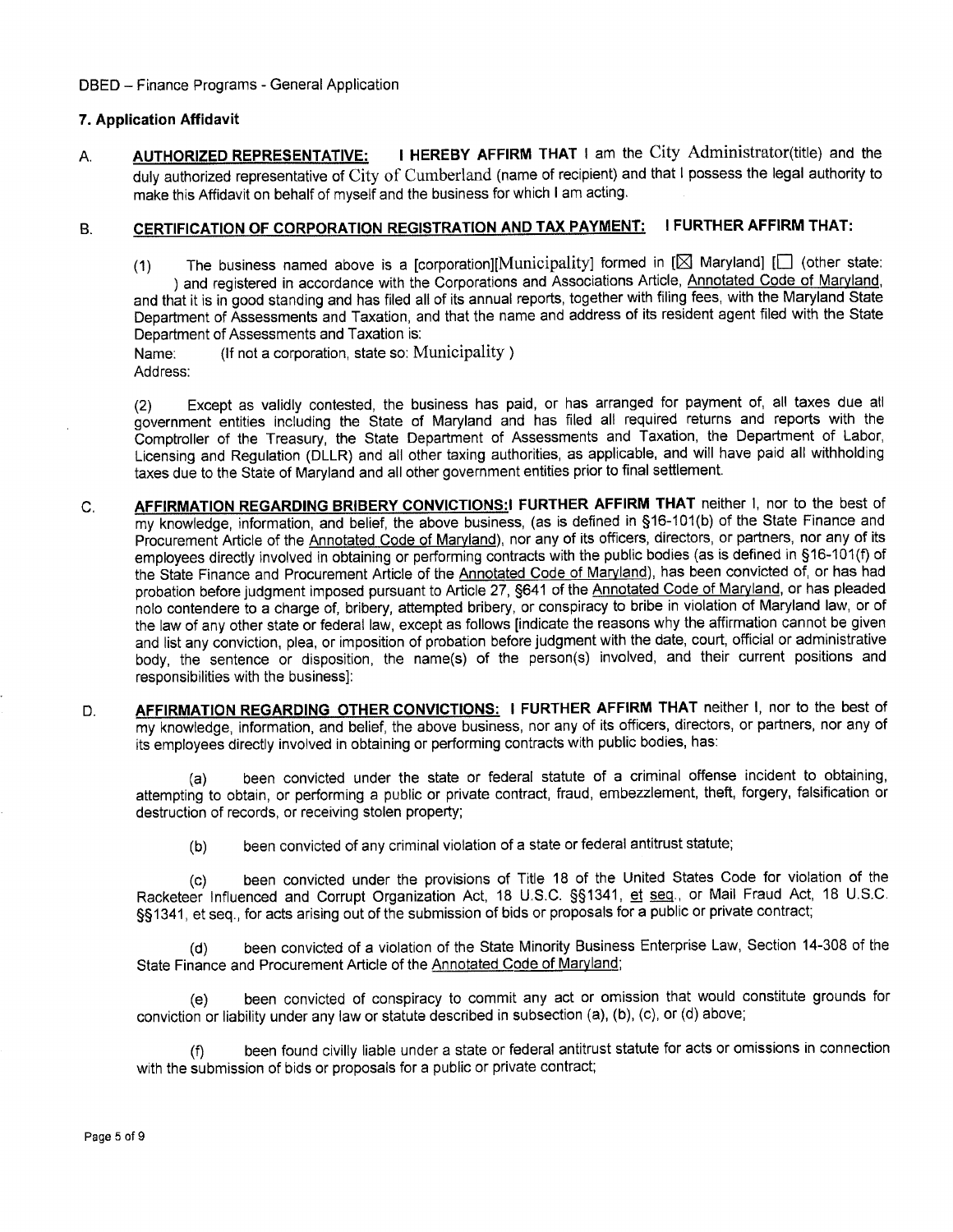(g) admitted in writing or under oath, during the course of an official investigation or other proceeding, acts or omissions that would constitute grounds for conviction or liability under any law or statute described above except as follows [indicate reasons why the affirmations cannot be given, and list any conviction, plea, or imposition of probation before judgment with the date, court, official or administrative body, the sentence or<br>disposition, the name(s) of the person(s) involved and their current positions and responsibilities with the bu (g) admitted in writing or under oath, during the course of an official investigation or other proceeding, acts or omissions that would constitute grounds for conviction or liability under any law or statute described abov and the status of any debarment]:

E. **AFFIRMATION REGARDING DEBARMENT:** I FURTHER AFFIRM THAT neither I, nor to the best of my knowledge, information, and belief, the above business, nor any of its officers, directors, or partners, nor any of its employees directly involved in obtaining or performing contracts with public bodies, has ever been suspended or debarred (including being issued a limited denial of participation) by any public entity, except as follows [list each debarment or suspension providing the date of the suspension or debarment, the name of the public entity and the<br>status of the proceedings, the name(s) of the person(s) involved and their current positions and responsibili AFFIRMATION REGARDING DEBARMENT: I FURTHER AFFIRM THAT HEIGHT 1, NOT to the best of my<br>knowledge, information, and belief, the above business, nor any of its officers, directors, or partners, nor any of its<br>employees direc employees directly involved in obtaining or performing contracts with public bodies, has ever been suspended or<br>debarred (including being issued a limited denial of participation) by any public entity, **except as follows** activity that formed the grounds for the debarment or suspension]:

# F. AFFIRMATION REGARDING DEBARMENT OF RELATED ENTITIES: I FURTHER AFFIRM THAT:

(1) The business was not established to, nor does it operate in a manner designed to, evade the application of or defeat the purpose of debarment pursuant to §§16-101, et seq., of the State Finance and Procurement Article of the Annotated Code of Maryland; and

(2) The business is not a successor, assignee, subsidiary, or affiliate of a suspended or debarred business, except as follows [indicate the reasons(s) why the affirmations cannot be given without qualification]:

- G. SUB-CONTRACT AFFIRMATION: I FURTHER AFFIRM THAT neither I, nor to the best of my knowledge, information, and belief, the above business, has knowingly entered into a contract with a public body under which a person debarred or suspended under Title 16 of the State Finance and Procurement Article of the Annotated Code of Maryland will provide, directly or indirectly, supplies, services, architectural services, construction related services, leases of real property, or construction.
- H. ACKNOWLEDGMENT: I ACKNOWLEDGE THAT this Affidavit is to be furnished to the Department of Business and Economic Development and may be distributed to units and agents of (1) the State of Maryland; (2) counties or other subdivisions of the State of Maryland; (3) other states and their subdivisions; and (4) the federal government. I further acknowledge that this Affidavit is subject to applicable laws of the United States and the State of Maryland both criminal and civil, and that nothing in this Affidavit or any agreement resulting from the submission of this application shall be construed to supersede, amend, modify, or waive, on behalf of the State of Maryland, or any unit or agent of the State of Maryland having jurisdiction, the exercise of any statutory right or remedy conferred by the Constitution and the laws of Maryland with respect to any misrepresentation made or any violation of the obligations terms and covenants undertaken by the above business with respect to (1) this Affidavit, (2) the proposed contract, and (3) other Affidavits comprising part of the proposed contract.

<sup>I</sup> DO SOLEMNLY DECLARE AND AFFIRM UNDER THE PENALTIES OF PERJURY THAT THE CONTENTS OF THIS AFFIDAVIT ARE TRUE AND CORRECT TO THE BEST OF MY KNOWLEDGE, INFORMATION, AND BELIEF.

(Name) Jeffrey D. Rhodes

 $Bv:$  $\overline{c}$ (Authorized Representative and Afriant)

Name: Jeffrey D. Rhodes

Title: City Administrator .<br>Title: City Ao<br>Date: 12/6/13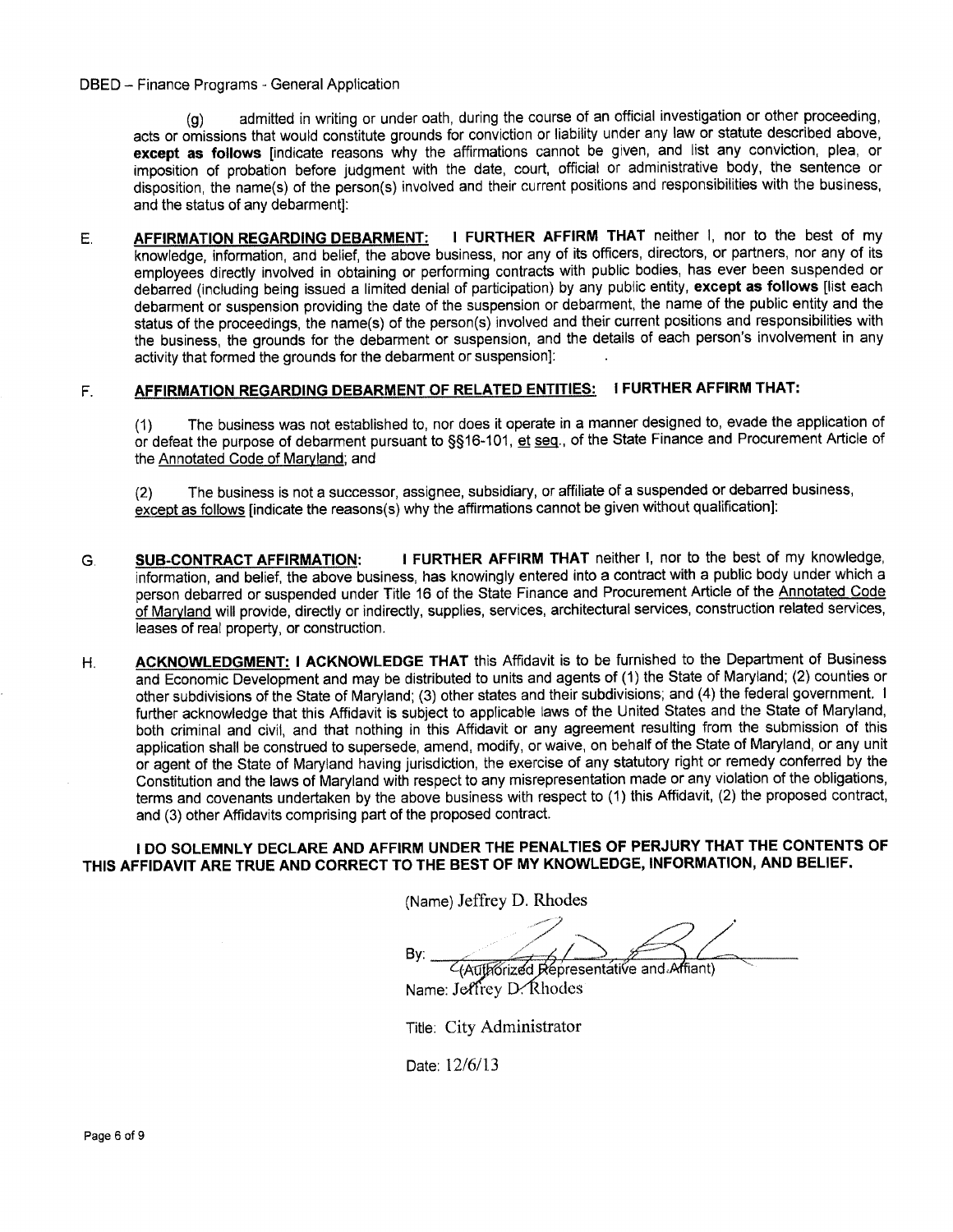#### 8. Agreements and Certifications:

In Accordance with Executive Order 01.01.1983.18 the Department of Business and Economic Development advises you as follows regarding the collection of personal information

Certain personal information requested by the Department of Business and Economic Development or its Agents including MSBDFA Management Group, Inc., is necessary in determining your eligibility. Failure to disclose this information may result in the denial of these benefits or services. Availability of this information for public inspection is governed by the provisions of the Maryland Public information Act, State Government Article, Sections 10-611 et seq. of the Annotated Code of Maryland. This information will be disclosed to appropriate staff of the Department, or to public Certain personal information requested by the Department of Business and Economic Development or its Agents,<br>including MSBDFA Management Group, Inc., is necessary in determining your eligibility. Failure to disclose this<br>i shared with State, federal or local government agencies. Information regarding job creation and retention may be shared with the public. You have the right to inspect, amend or correct personal records in accordance with the Maryland Public Information Act

Certification: All information in this application and in the attached exhibits, attachments, and addendums is true and complete to the best of my/our knowledge, information, and belief. I/We agree to pay for the cost of any surveys, title or mortgage examinations, credit reports, lien searches, appraisals etc. that are necessary for consideration of this application. Further, I/we agree not to engage in employment practices which deny equal employment rights to persons application. Further, I/we agree not to engage in employment practices which deny equal employment rights to persons<br>by reason of (i) political or religious opinion or affiliation, marital status, race, color, creed or na except when sex or age constitutes a bona fide occupational qualification; or (iii) physical or mental disability of a qualified by reason of (i) political or religious opinion or affiliation, marital status, race, color, creed or national origin; (ii) sex or age<br>except when sex or age constitutes a bona fide occupational qualification; or (iii) phy <sup>I</sup> hereby authorize all involved in the financing of this project to exchange freely without further authorization and consent any and all financial information and reports provided in connection with this application and the processing of this loan request I hereby authorize all involved in the financing of this project to exchange free<br>
any and all financial information and reports provided in connection with this<br>
request.<br>
Applicant's Correct Legal Name: Mayor and City Co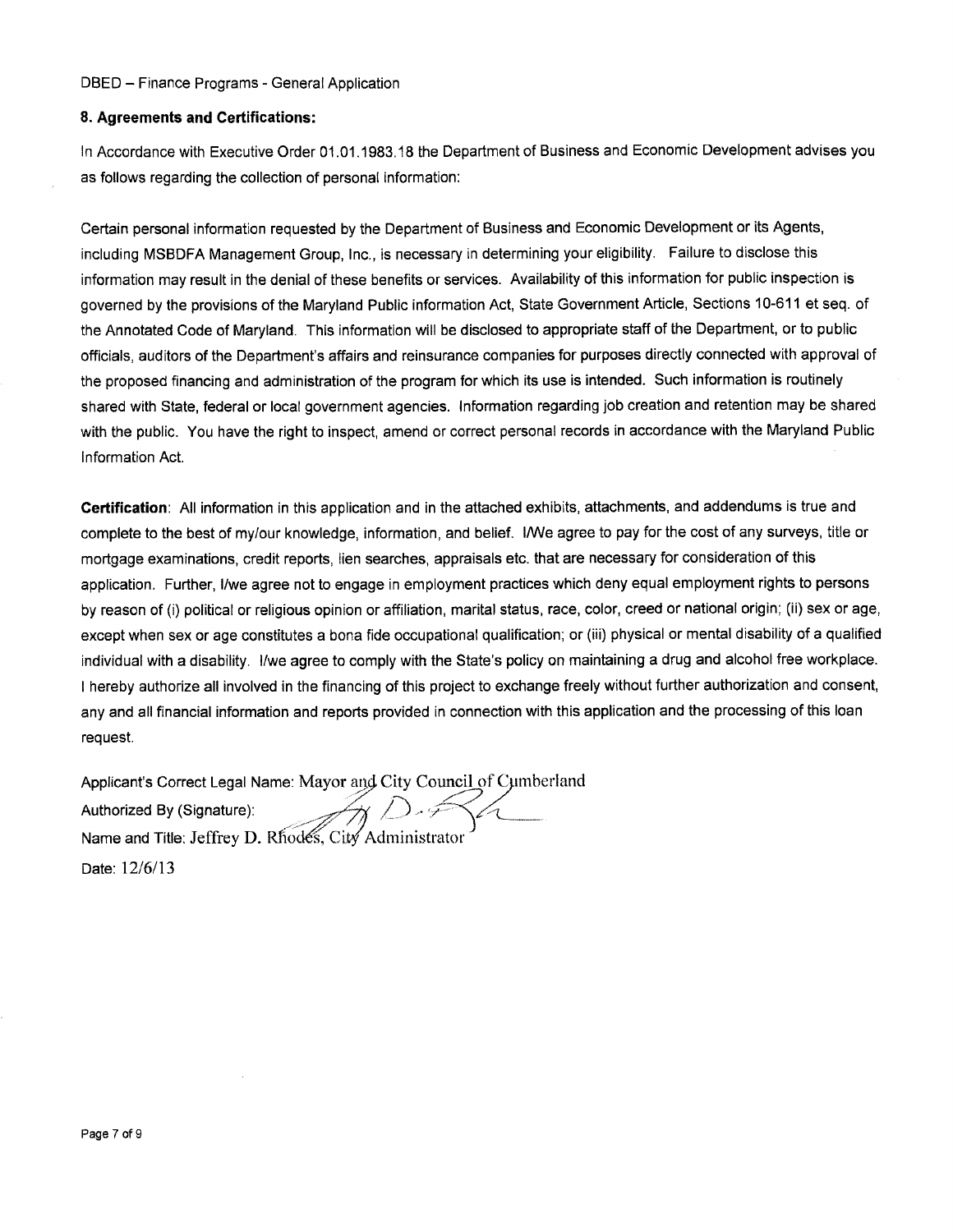## Exhibit A (Regarding Item 3.A. of the Application)

This form is for gathering statistical data only. This Exhibit A will be separated from the application and the information provided in it will not be a part of the application approval process. Your furnishing this information is voluntary. Your failure to do so will have no effect on the approval of your application

#### If the Applicant is an individual

| Is the Applicant Female? Yes $\Box$ No $\Box$ |  |  |
|-----------------------------------------------|--|--|
|-----------------------------------------------|--|--|

Is the Applicant of Hispanic or Latino origin? Yes  $\Box$  No  $\Box$ 

Which of the following categories describes the Applicant (multiracial respondents may select all applicable racial categories

American Indian or Alaska Native  $\square$ Asian  $\square$ Black or African American  $\Box$ Native Hawaiian or other Pacific Islander  $\square$ White  $\Box$ 

#### If the Applicant is a business organization

If the Applicant is a business that is owned and controlled primarily by individuals who are identified in any of the following categories, please check all the categories that apply:

Female<sub>[1]</sub> Of Hispanic or Latino origin  $\square$ American Indian or Alaska Native  $\square$ Asian  $\Box$ Black or African American Native Hawaiian or other Pacific Islander  $\Box$ White  $\Box$ 

Is the Applicant a State/Federal/Other certified Minority Business Enterprise?

 $Yes \Box No \Box$ 

If yes, please provide your:

State MBE certification number: Federal 8(a)/SDB certification number: Identify who the other issuer is and the other certification number:

#### If the Facility User is an individual

Is the Facility User Female? Yes  $\Box$  No  $\Box$ 

Is the Facility User of Hispanic or Latino origin? Yes  $\Box$  No  $\Box$ 

Which of the following categories describes the Facility User (multiracial respondents may select all applicable racial categories

American Indian or Alaska Native Asian  $\Box$ Black or African American  $\Box$ Native Hawaiian or other Pacific Islander White  $\Box$ 

Page 8 of 9